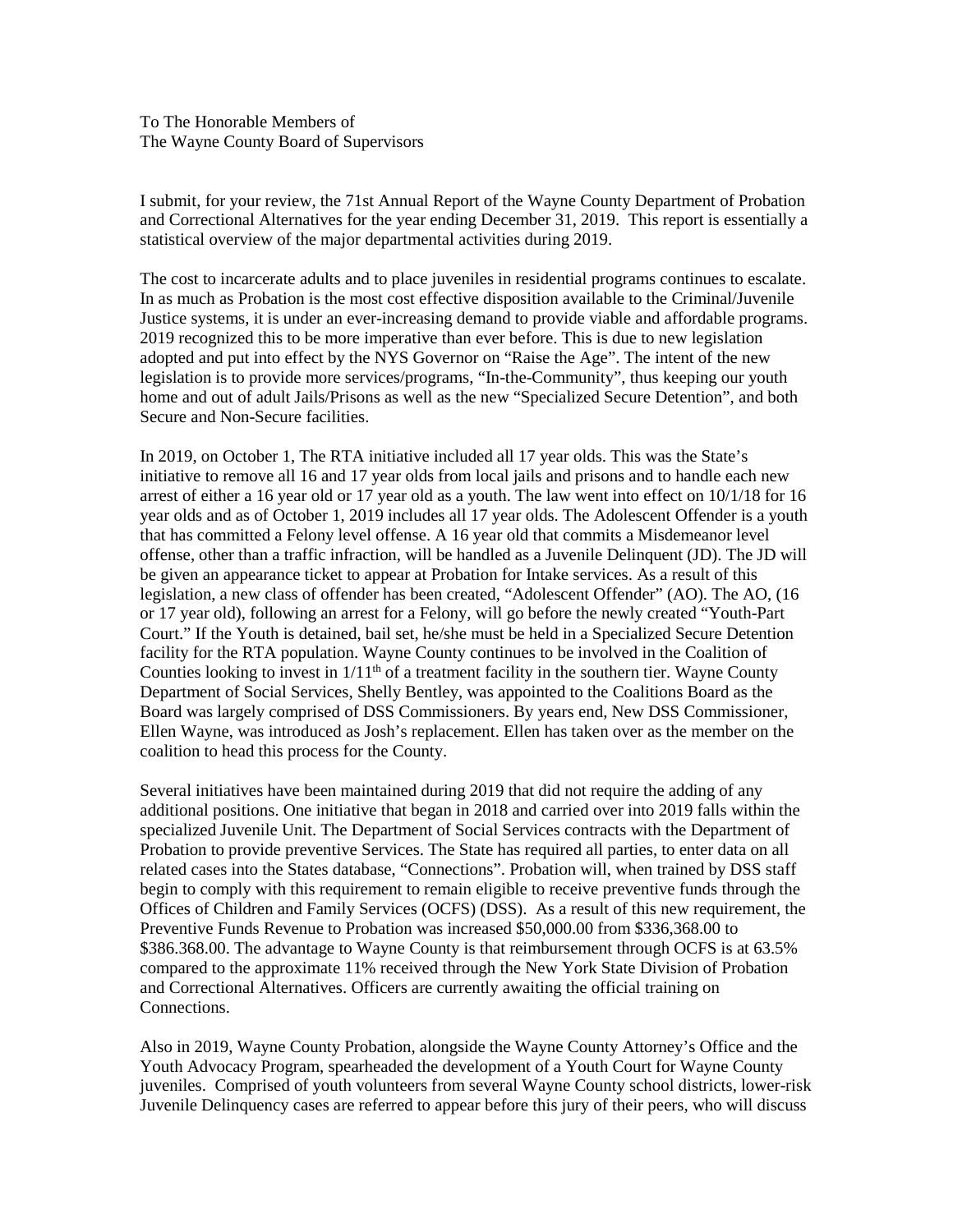the case and determine appropriate consequences. Youth Court implements restorative justice principles, requiring the youth to make amends, while also attempting to strengthen their ties to the community. In 2019, 9 cases were referred to Youth Court, and this new program will continue to develop and expand throughout 2020.

 The Wayne County Probation Juvenile Unit tackled a number of other initiatives in 2019. We began working with Adolescent Offender cases for Voluntary Assessment and Case Planning Services as outlined in New York State's "Raise the Age Legislation". The Juvenile Unit also enhanced their knowledge in current youth assessments, such as YASI (Youth Assessment Screening Instrument) and DRAI (Detention Risk Assessment Instrument), while also preparing for the upcoming mental health screening instrument (MAYSI) which will be used at all juvenile intake meetings in 2020.

In June 2019, one officer completed training in Monroe County to become a certified Defensive Tactics Instructor. Now all state-required annual recertification courses (Firearms, Pepper Spray, and Baton) can be completed "in house" and taught by Department staff. Also in 2019, we had two Officer's attend the Fundamentals of Probation Training held in Monroe County at the MCC training facility on Scottsville Road. This training is a state mandated, initial Peace Officer's Training and is required to be attended within the first year of employment.

2019 saw the completion of the conversion from Probation's old database, "FE" to the New York State Standard Database, "CE". The conversion was completed by the end of January 2019 and we ran our first financials and cut checks at the end of February 2019.

The County took on a new initiative in 2019 by requiring each Department to participate in Continuity of Operations Planning training and then prepare a Continuity of Operations Plan (COOP). Probation attended the required trainings with the company contracted with by the County. The Probation plan was created by myself, Deputy Director, Coriza Rivera, and Supervisor, Jason Mills. This plan was approved and signed off on.

In 2019 the Department continued developing protocols involving the domestic violence/family offense population. It is felt that through timely notification and program coordination a dramatic impact could be realized in reducing the rate of domestic violence. Minimally, Probation should be able to more closely monitor the population under our authority. In 2019, Senior PO, Kimberly Cornwell continued as the Domestic Violence Liaison and attended two different Domestic Violence related trainings in early 2019.

The enhanced Electronic Monitoring Program changed in 2019 by ending the GPS Monitoring contract with Satellite Tracking of People (STOP), and adding the GPS monitoring service to our existing contract with SCRAM. This change was made due to the improved services provided by SCRAM as well as for the Officer's functionality with operating and navigating through the Web based software to monitor the individuals hooked up to EM in Wayne County. This change eliminated the need for the officer's to have to gain access into two different web sites for monitoring. Now they have one site, one dashboard of which to refer to. This has helped with time management as well as assurances that the participants are in compliance.

Also in 2019, the Wayne County Probation Department went live with Gov. Pay Services. A system set up to access Electronic-Web based payments or by the Probationer paying at the office with a credit/debit card. This new function did not go live until Mid-to-late November. By years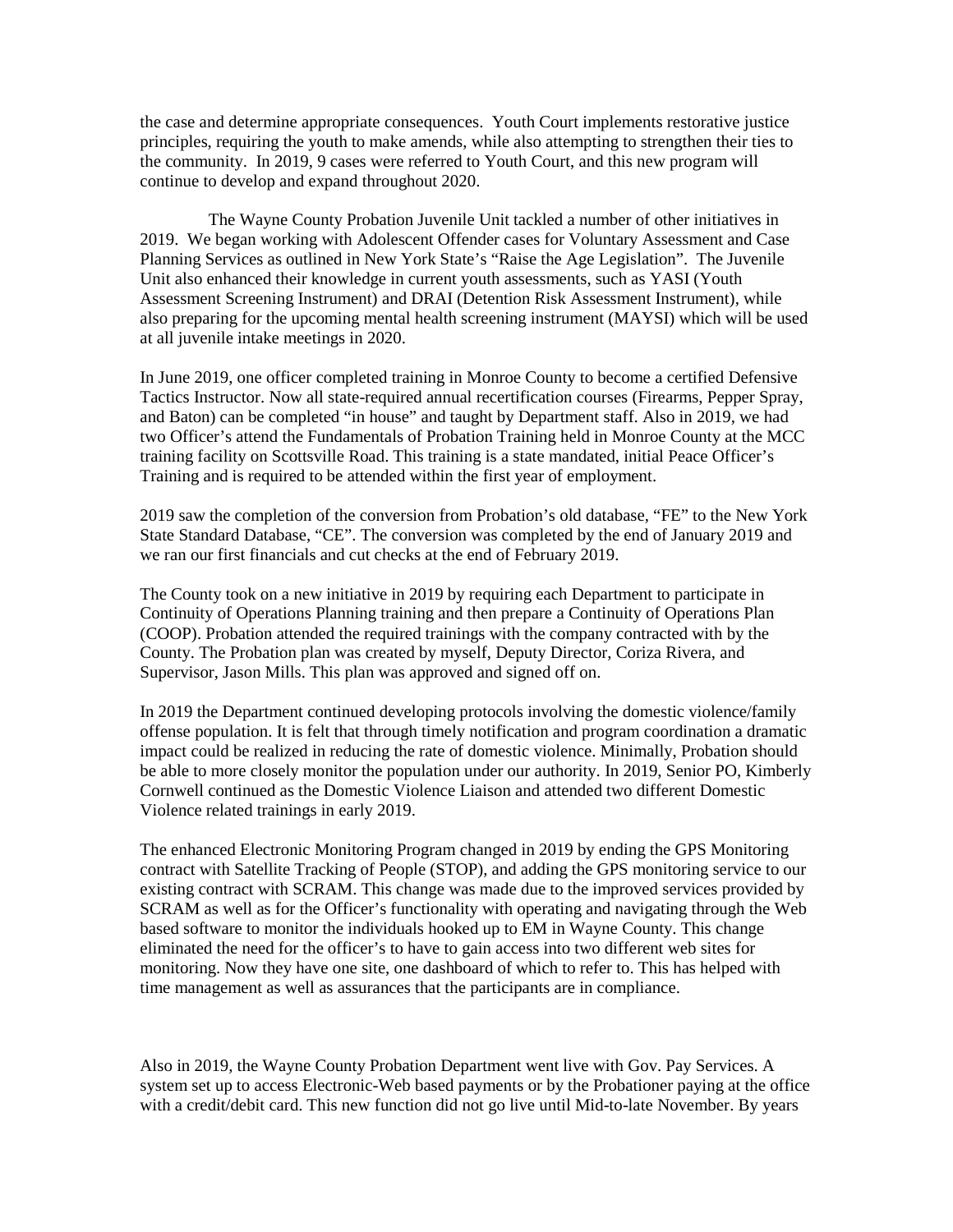end, Probationers had only paid a total of \$426.30. Advertising began immediately and as this gets out, it is anticipated that financial collections will increase. This will be especially useful for all Out-of-State Transfer cases where Wayne County maintains jurisdiction of the case and the Probationer is required to pay the transferring county.

In 2010 the Department entered into an agreement with the U.S. Secret Service and a staff member completed a five-week computer forensic training program. As a result of the training/certification, Probation is now able to perform in-depth forensic examinations of computers used by probationers and has also extended those services to the District Attorney's Office and area Law Enforcement agencies. In 2011 a second staff member completed the oneweek introduction course offered by the Secret Service, and in 2014 completed the five-week Basic Certification Program. Probation continues to have two fully trained Forensic examiners. In 2019, there were three officers that attended some level of Forensics training. PO Warters attended the following: BDFA-Previewing in Hudson, Ohio on 5/6/19 and 5/7/19 (16 hours); BDFA-Acquisition in Hudson, Ohio on 5/8/19 and 5/9/19 (16 hours); IDFA-AFT in New Castle, Delaware from 5/20/19 to 5/23/19 (32 hours); DCJS Social Network Investigations class (16 hours); NW3C webinar, Digital Evidence on 8/27/19; 9/12/19 webinar on, How to convict a child pornographer, and on 9/26/19 watched a webinar on Exploiting offender Psychology in proactive operations and abuse investigations. Chad McAdoo also attended the DCJS Social Networking class for 16 hours and Ryan Wunder attended a 1.5 hours NYMEC webinar on Forensic Imaging and Social Network investigations.

New York State enacted "Leandra's Law' in 2010, requiring individuals convicted of DWI to have Ignition Interlock Devices (IID) installed in vehicles that they own or operate. At years end, 2019, the Department was supervising/monitoring 340 IID cases (Probation and Conditional Discharges) with 74 Ignition Interlock Devices installed. In December, 2016, Albany advised that the original reimbursement amount of \$28,500 for IID was being reduced to \$13,556.00, a difference of \$14,944.00. In 2019, the Ignition Interlock Revenue was reduced to \$12,479.00 for a total reduction from onset of \$16,021. Reporting requirements for the Department have not changed despite the significant reduction in reimbursement from the original amount of \$28,500.00.

The Department's Probation Supervision caseload as of December 31, 2019 was 565 Probation Supervision cases and 84 JD and PINS Diversion cases, for a total of 689. Total cases including Conditional Discharges, Community Service, Money Judgments, Ignition Interlock and transfer cases in which jurisdiction was retained totaled 2674. A breakdown of Probation's Supervision Caseload is as follows: County Court (felons) 306 (44%), Justice Court (misdemeanants) 227 (32%), Family Court 32 (5%), juveniles supervised in Diversion Programs 54 (7%), 34 (6%) Juveniles Supervised in Person in Need of Supervision (PINS) programs and Interim Supervision cases 40 (6%).

Probation has been and continues to be a major participant in Wayne County's Drug Court Program. In 2019, Drug Court had Thirty-Seven (37) participants of which fourteen (14) successfully completed (graduated) from the program and three (3) were transferred to another county; three (3) participants were unsuccessful. Due to the nature in which probationer's problems are introduced to the Court, Twenty Four (24) Violations of Interim Probation

Supervision that include multiple amendments on each violation were filed. Effective December 31, 2019 twenty (20) probationers were active in the Drug Treatment Court Program.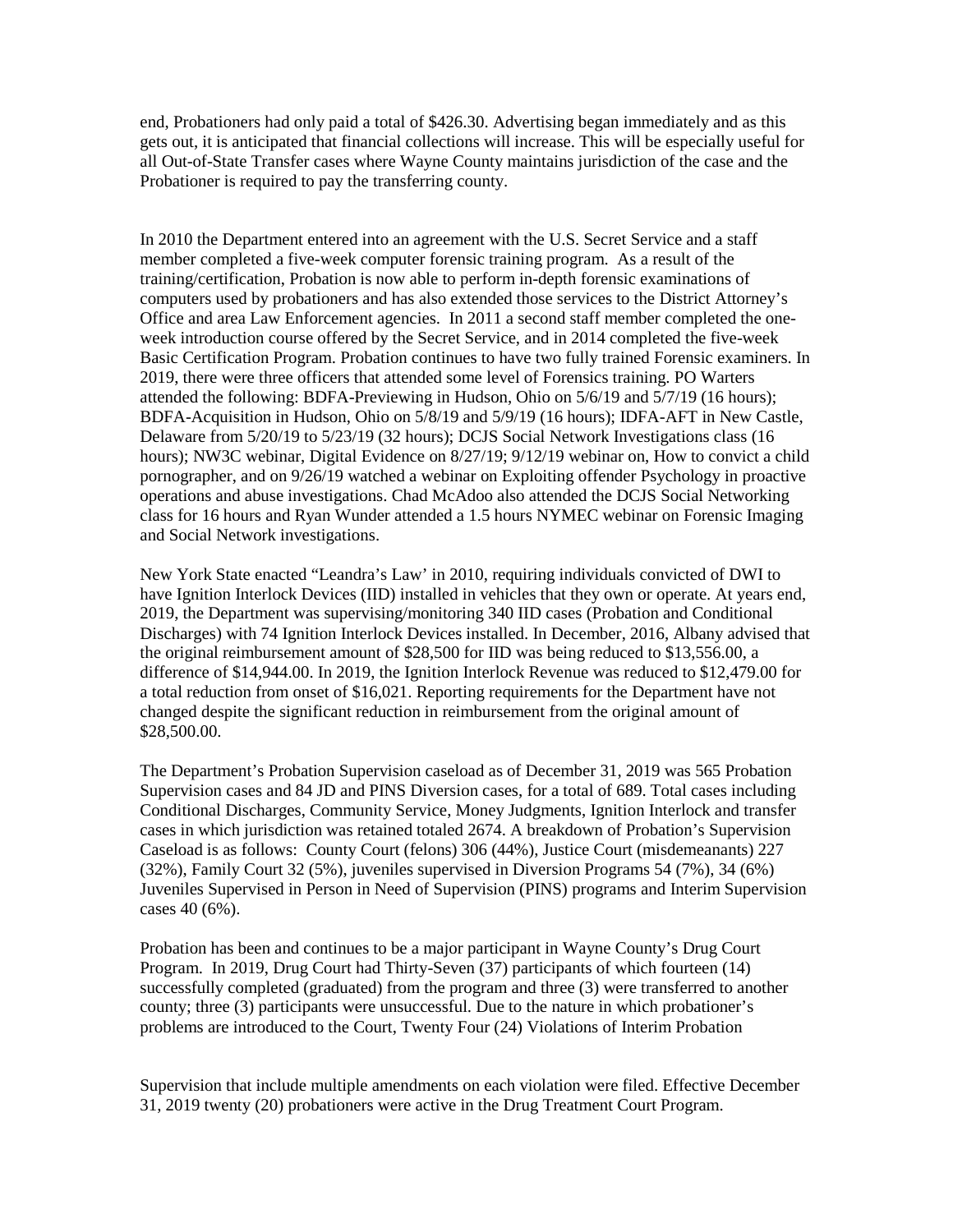The Wayne County Department of Probation and Correctional Alternatives employs the theories of graduated sanctions. As a result, the Department participates in programs of: Diversion, Restitution Collection, Community Service, required In-Patient and Out-Patient Programs, Electronic Monitoring, Cognitive Skills Training (T4C) and OWDS (Offender Workforce Development Specialist), Specialized DWI unit, Shock Probation Program, Conditional Release, Interim Probation Supervision, Enhanced Sex Offender Program, Drug Court participation and supervision/monitoring of Ignition Interlock Devices. Additionally, this Department has recognized the need for networking with other agencies. As a result, both the administration and line staff have taken an active role in planning groups and task forces centering on such areas as alcohol/drug offenses, domestic/family violence, sexual offenses, juvenile offenders, runaway and homeless youth, victims, jail protocols, crime coordination, etc.

In 2019, Wayne County Probation's Juvenile/Intake Unit processed a total of 152 Juvenile Delinquency Appearance Tickets, more than double the 2018 total of 70. Person In Need of Supervision referrals also increased slightly, with a total of 47 in 2019 (there were 39 in 2018). In 2019, Wayne County Probation handled 24 "Raise the Age" cases, 21 of which were designated Juvenile Delinquents, and 3 were classified Adolescent Offenders (AO's).

Wayne County Probation's Juvenile/Intake Unit continued to utilize alternatives to detention in 2019. Non-Secure detention usage was stable, with 92 non-secure nights (for 6 distinct youth) in 2019, compared to 85 non-secure nights for (9 distinct youth) in 2018. Total detention use, however, increased from 106 total bed nights in 2018, to 332 total bed nights in 2019, due to 2 "Juvenile Offenders" from Erie County, who committed a Robbery, 1<sup>st</sup> and Assault, 2<sup>nd</sup> in Clyde, NY. These two youths each spent 119 days in secure detention, In an Erie County AO Facility. No other youth were placed in secure detention in 2019. One Raise the Age/Adolescent Offender was placed in a Specialized Secure Detention for 2 nights. Electronic Monitoring was used on Juveniles in lieu of detention for a total of 512 days in 2019, a major increase from 100 days in 2018, which resulted in significant savings to the county.

Wayne County does not have a facility and will be required to either maintain involvement with the Consortium of Counties (11 total) and/or contract with a County for beds. The exact cost for this is not known.

In addition to overseeing detention, the Intake/Juvenile Unit has provided expedited dispositional investigations to Family Court, in an attempt to shorten the length of placement along with supervision to the more intensive juvenile cases.

In 2019, Probation received 493 court orders for pre-plea, pre-sentence, and pre-dispositional investigations. A breakdown for the total number of investigations reveals that Wayne County Family Court ordered 44 investigations, Supreme and County Court ordered 258, and local justice courts ordered 191.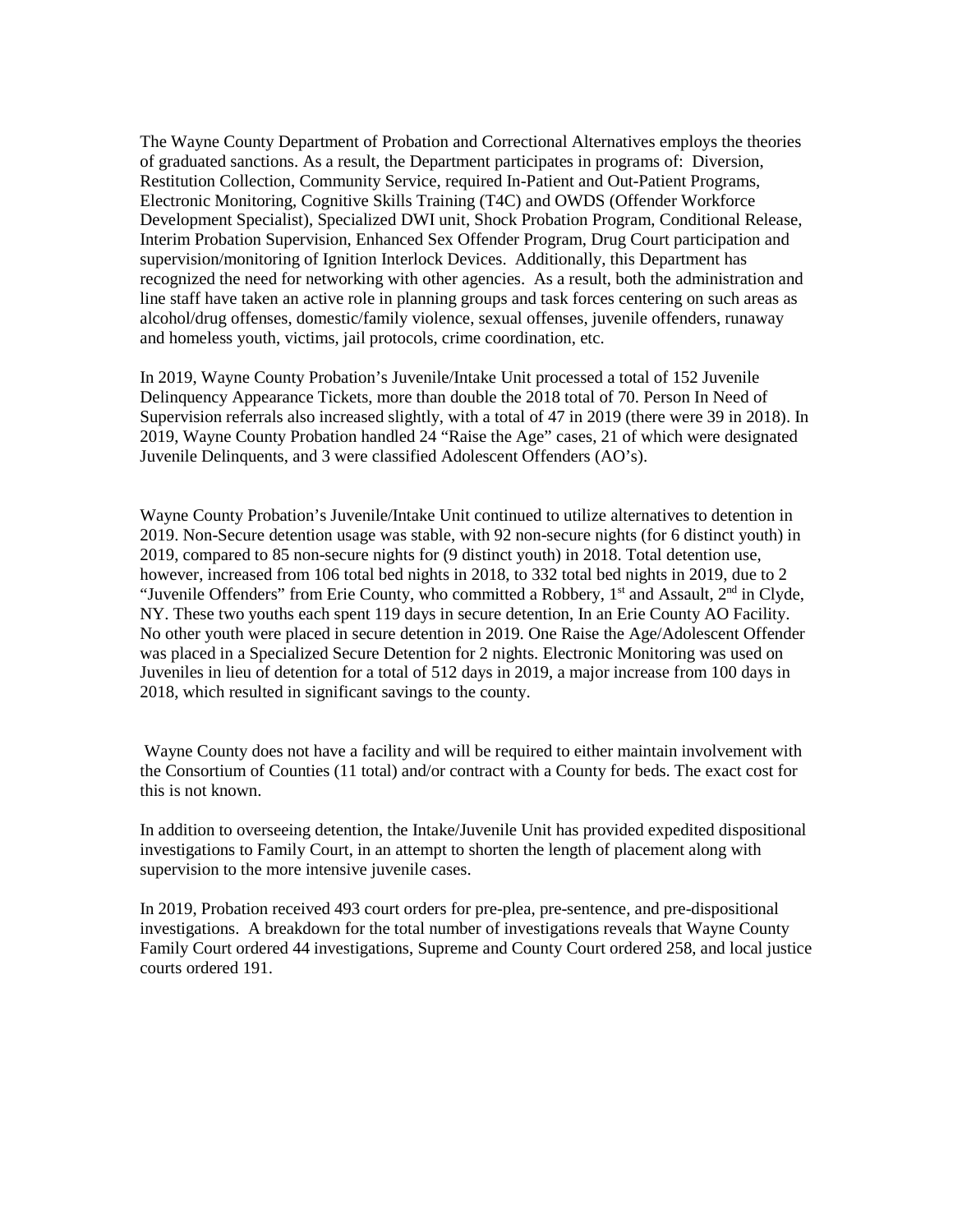The Wayne County Department of Probation and Correctional Alternatives is the agency designated to collect restitution payments ordered by the Courts and disperses those funds to the victims. Additionally, the Department collects fines, surcharges, Court ordered fees and imposes, as well as collects, fees for Supervision and Electronic Home Monitoring. The total collections for 2019 were as follows:

| Restitution                                                                | \$67,204.45 |
|----------------------------------------------------------------------------|-------------|
| Designated Surcharge                                                       | \$3,270.21  |
| Fines                                                                      | \$42,817.42 |
| <b>Mandatory Surcharge</b>                                                 | \$34,144.84 |
| <b>EM</b> Fees                                                             | \$9,267.00  |
| <b>Supervision Fees</b>                                                    | \$32,413.35 |
| Drug Testing Fees                                                          | \$7,509.22  |
| Crime Victim Assistance Fee                                                | \$3,115.26  |
| <b>Trust Account</b>                                                       | \$12,481.92 |
| Gov. Paid (Allpaid)                                                        | \$426.30    |
| Gov. Pay did not start until Mid-November, 2019. Beginning of new service. |             |

These above figures, other than Gov. Pay, include November 1, 2018 through December, 2019. This was due to the conversion to the new Caseload Explorer database.

The Community Service Program completed its thirty second (32nd) year in 2019. This program oversees the Community Service placements ordered by County, Justice, and Family Courts and, in conjunction with the Sheriff's Department, operates the Weekend Work Program. The Weekend Work Program significantly reduces the number of intermittent (weekend) sentences by giving Courts an alternative to that disposition. In 2019, 84 referrals were made to the Community Service Program for a total of 4,191 hours. If not for this program, participants would have received a total of 699 days of jail. Based on the 2018 per diem rate of \$231.74 for incarceration in the Wayne County Jail, this program realized a County savings of \$161,986.26 in 2019. Cumulatively, since inception, the Community Service Program has produced savings of \$6,161,901.29

On December 31, 2019, there were 463 employable adult probationers. 325 (70.19%) were employed in some capacity. It should be noted, however, that a correlation between unemployment and recidivism are closely linked. In 2020, there will continue to be a department wide effort to increase the number of employed probationers, addressing both unemployment and under employment by specially trained and certified staff, programs, and services offered at the probation department.

The Electronic Monitoring Program (EM) completed its Thirty Second (32nd) full year of operation in 2018. The EM Program has the ability to monitor alcohol consumption via a transdermal ankle bracelet which provides for continuous alcohol monitoring of the offender based on a per diem contract between WC Probation and SCRAM. The program also entered into a per diem contract with STOP (Satellite Tracking of People, GPS units). During 2019 this extremely effective program saved a total of 6667 jail days which reflects a daily program average of 18.26 participants. Per the Wayne County Sheriff's Department, the projected per diem cost of an inmate at the Wayne County Jail in 2018 was \$231.74. Computing jail cost at \$231.74 per day per inmate, this program realized \$1,545,010.58 in savings to the County in 2018. Total program savings, since inception, stands at \$25,674,075.13

The Drug Testing Program is in its twenty-fourth year of operation and continues to offer a valuable tool to Probation's programs. It is commonly understood that an overwhelming number